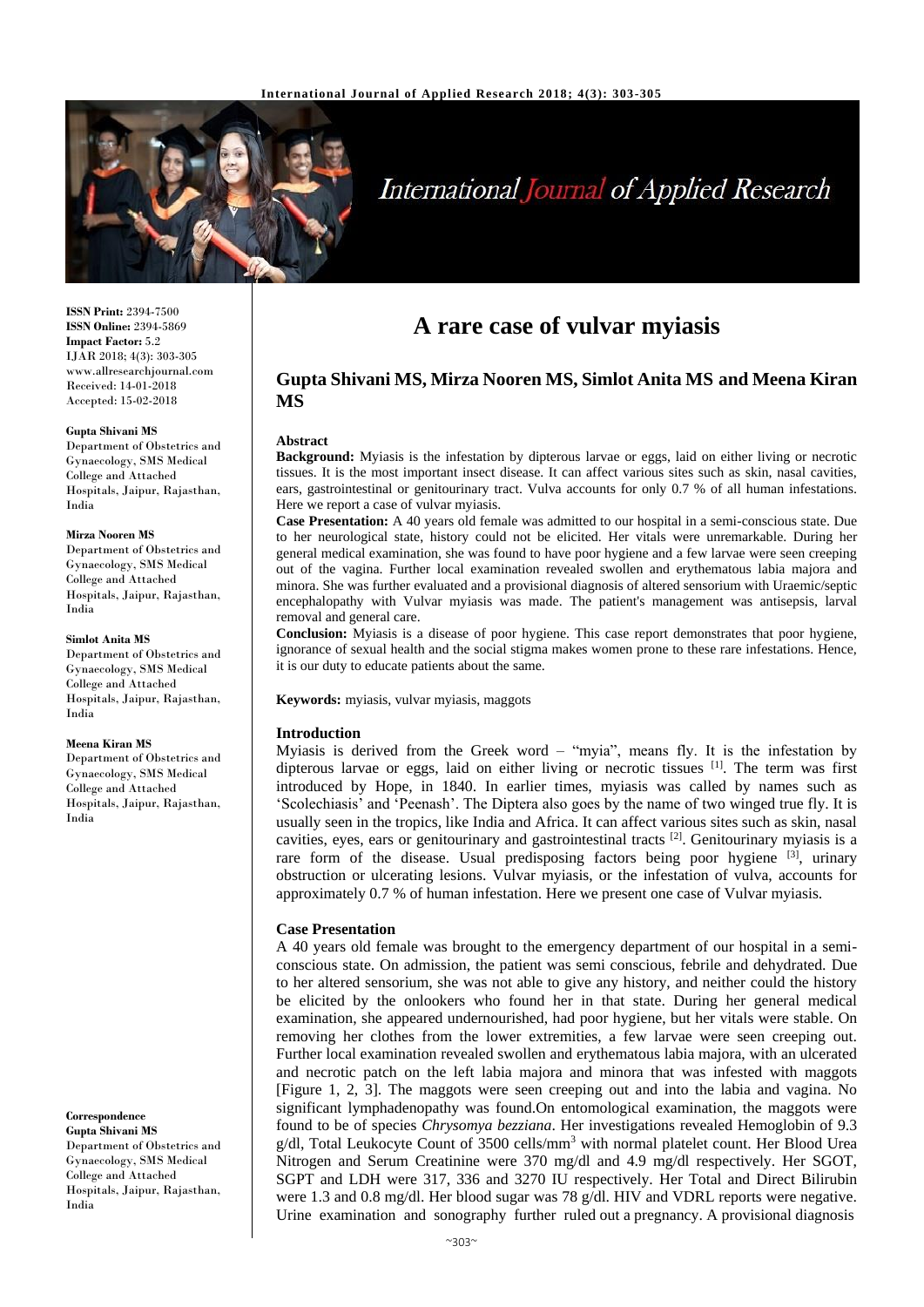InternationalJournalof Applied Research

of altered sensorium with Uraemic/septic encephalopathy with Vulvar myiasis was made.Complete removal of the maggots by application of turpentine oil and use of a nontoothed forceps was done. Further cleansing of the wound was done with Betadine. Daily local asepsis of the wound was achieved and patient was given broad spectrum antibiotics cover to prevent secondary infection, antiinflammatory drugs with IV fluids. Lesions healed well within a week.

Figure 1, 2, 3







**Fig 2**



### **Conclusion**

Myiasis is an infestation that usually occurs in the tropics. Usual implicated organism is the larvae of *Chrysomya bezziana* (the Old world Screwworm Fly). It is usually predisposed by various conditions like poor hygiene, low socioeconomic status, immunocompromised or debilitated state. Our patient in this case was both debilitated and had poor hygiene. Myiasis can be classified in various ways, two of them being, either by location or the relationship between host and parasite. According to the relationship, it can either be Obligatory, Facultative or Accidental. On the basis of location, its usually either Cutaneous or Cavitary (genitourinary, gastrointestinal) myiasis. In myiasis, the female flies usually lay their eggs or larvae on the skin or wound or the other portals of entry. To finally transform into the  $2<sup>nd</sup>$  and  $3<sup>rd</sup>$  stage larva, the hatching larva undergoes moulting in two stages. The 3<sup>rd</sup> stage larva finally leaves the host to develop into a pupa and further transform into an adult fly, that continues the same pattern. The larval growth on the body, however, produces further destruction and eventually cavitation. Due to the ongoing inflammation, there is formation of a fibrous capsule around the larva which further makes it removal difficult. The toxins released by the larva prevents healing, and the infected area gives a characterisitic pungent odour. During the tissue being fed by the larva, the caudal ends of these project outwards at the surface of the lesion, which gives the typical appearance of myiasis-a pulsating end of larva with its respiratory spiracles. On examination of the lesion, the larvae should always be collected and saved in 10% formalin to be sent for entomological analysis. For the management of such a case, cleansing of the wound should be done and the patient be given tetanus cover. Blood cultures are recommended to be sent to rule out an active bacterial infection and secondary sepsis. Turpentine oil or white petroleum jelly can be used for eradication of the larvae. Both of them aim to deprive the larvae of its oxygen supply by blocking the respiratory spiracles, thereby killing them. However, in case of immature larvae, they should be best left to develop for a while as their removal is quite difficult and it can incite a severe inflammatory reaction. Use of turpentine oil has been widely documented for cutaneous myiasis, but not much literature is there for its use in vulvar myiasis. In our patient though, it produced excellent results.

As previously mentioned that poor hygiene constitutes one of the key factors in the causation of vulvar myiasis, one of the practices of Indian women needs to be brought into the light. It is common for rural Indian women to practice the use of the sanitary cloth that is used again after re-washing it. During the time when it is left out in the open to dry, it attracts flies. This can be one of the ways of exposure of the larvae to the genitourinary tract.

Myiasis is a disease of poor hygiene. Hence, it is our duty to educate patients regarding the maintenance of good hygiene and also, the practice of safe and clean sanitary napkins. It is also our duty to consider and not overlook myiasis as a differential diagnosis when any patient with such predisposing factors presents to us with itching or other complaints in the genitourinary area.

### **References**

1. Boscarelli A, Battista Levi, Sandri G. Periungualmyiasis caused by wohlfahrtiamagnifica mimicking an ingrown toenail. TranslPediatr. 2016; 5(2):95-96.